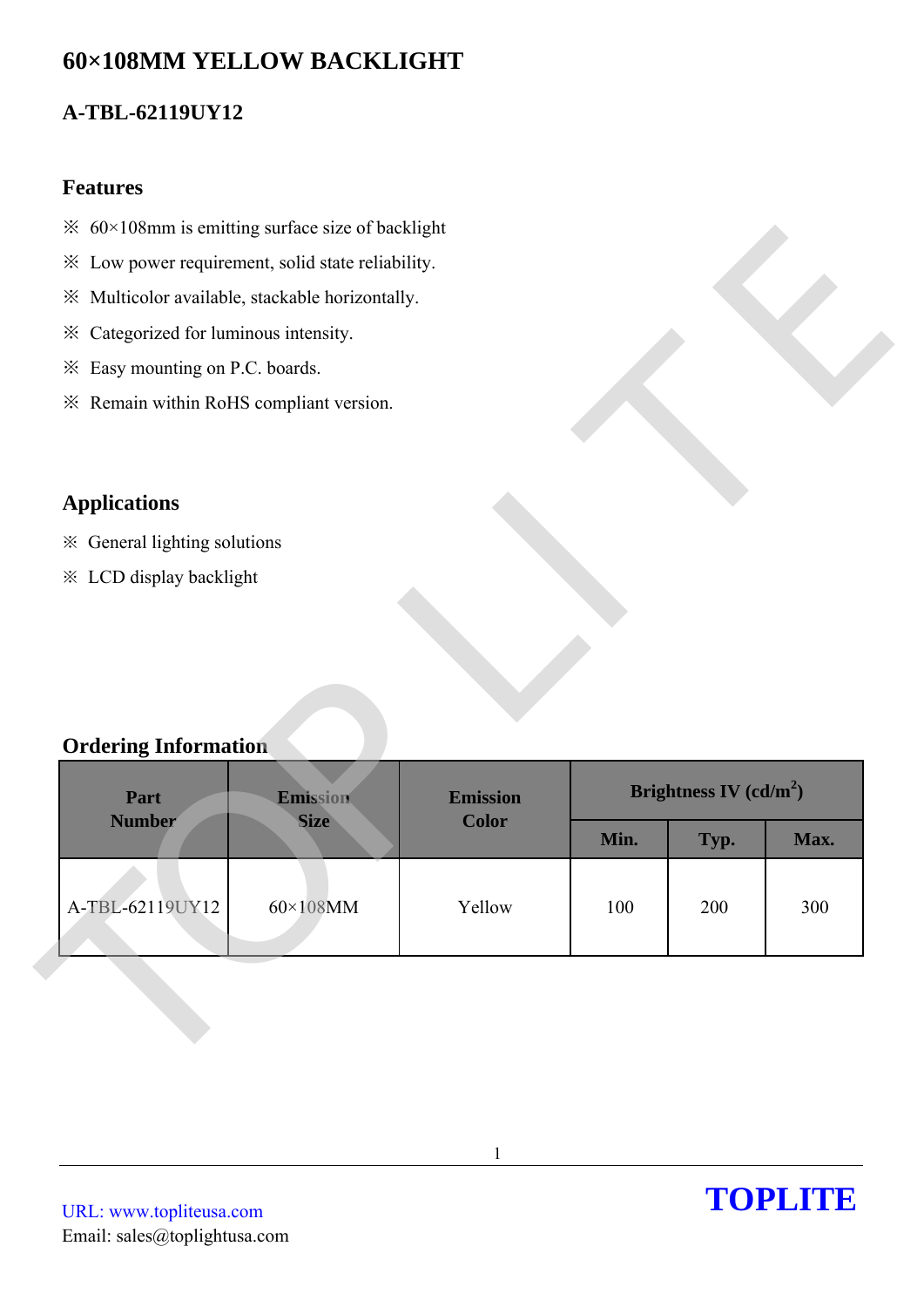### **A-TBL-62119UY12**

## **Maximum Ratings**

| <b>Parameter</b>                                        | <b>Symbol</b> | Value         | Unit          |
|---------------------------------------------------------|---------------|---------------|---------------|
| Operating temperature                                   | $T_{OP}$      | $-35 \sim 85$ | $\mathcal{O}$ |
| Storage temperature                                     | $T_{STG}$     | $-35 \sim 85$ | $\mathcal{C}$ |
| Peak forward current $(T_A=25 \degree C)$ <sup>*1</sup> | $1_{\rm PF}$  | 60            | m A           |
| Reverse voltage (TA=25 $^{\circ}$ C)                    | $\rm V_R$     |               |               |
| Power consumption (TA=25 $^{\circ}$ C)                  |               | 500           | mW            |

## **Electrical / Optical Characteristics (1)**

| $(T_A = 25 \text{ °C} \& \text{ IF} = 20 \text{ mA})$<br><b>Parameter</b> |        | <b>Symbol</b>           | <b>Value</b> | Unit         |
|---------------------------------------------------------------------------|--------|-------------------------|--------------|--------------|
| Wavelength at peak emission                                               | (Typ.) | $\lambda_{\rm P}$       | 590          | nm           |
| Spectral bandwidth at 50%                                                 | (Typ.) | $\Delta \lambda$        | 20           | nm           |
|                                                                           | (Min.) | $I_{\rm F}$             | 40           |              |
| <b>Forward Current</b>                                                    | (Typ.) | $I_F$                   | 45           | mA           |
|                                                                           | (Max.) | $I_{\rm F}$             | 50           |              |
|                                                                           | (Min.) | $\mathbf{V}_{\text{F}}$ |              |              |
| <b>Forward voltage</b>                                                    | (Typ.) | $V_F$                   | 10           | $\mathbf{V}$ |
|                                                                           | (Max.) | $\rm V_F$               |              |              |
| <b>Color temperature</b>                                                  | (Min.) | ${\rm TC}$              |              | K            |
|                                                                           | (Max.) | TC                      |              | K            |
| <b>Luminous Uniformity</b>                                                | (Typ.) |                         | 80%          |              |
| <b>Discreteness</b>                                                       | (Typ.) |                         | 20%          |              |

# **Luminous Intensity Bin Groups**

| Brightness IV (cd/m <sup>2</sup> ) |      |      |  |  |
|------------------------------------|------|------|--|--|
| Min.                               | Typ. | Max. |  |  |
| 100                                | 200  | 300  |  |  |

URL: www.topliteusa.com Email: sales@toplightusa.com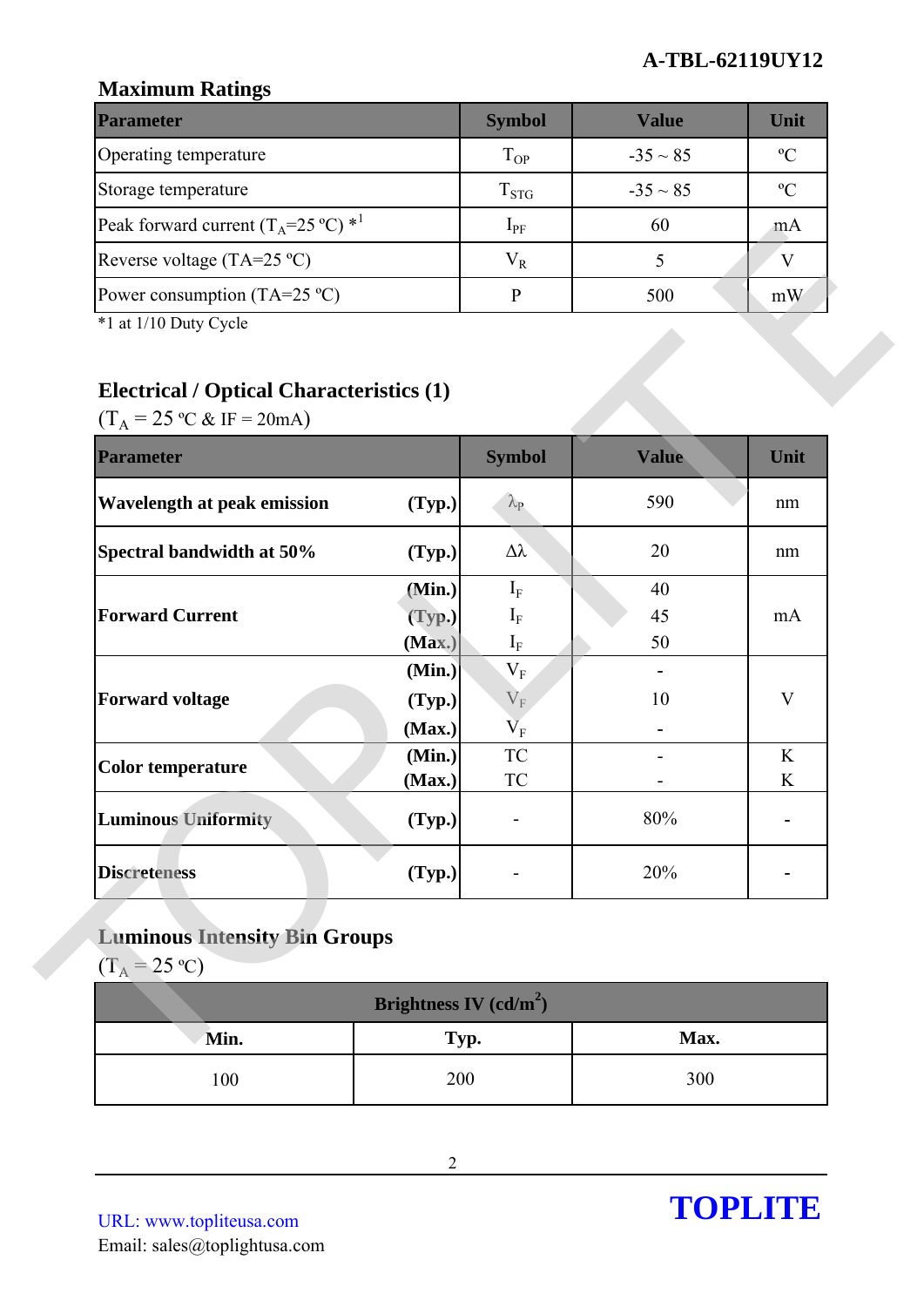

**Electrical/Optical Charateristic (2)** 

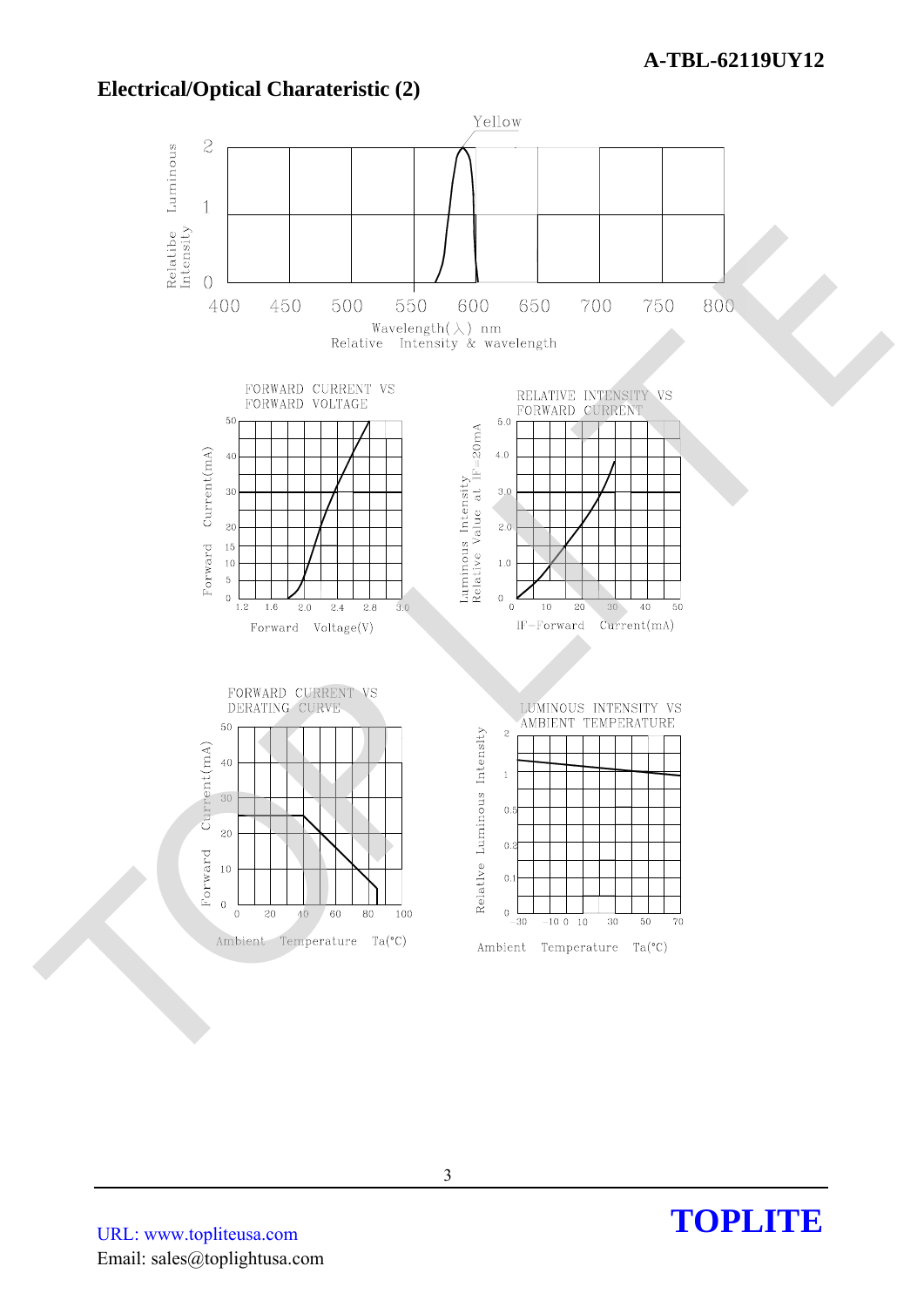## **Package Outline Dimensions**



#### Notes:

- 1. All dimensions are in millimeters. Tolerance is +/-0.25 unless otherwise noted.
- 2. The specifications, characteristics and technical data described in the datasheet are subject to change without prior notice.